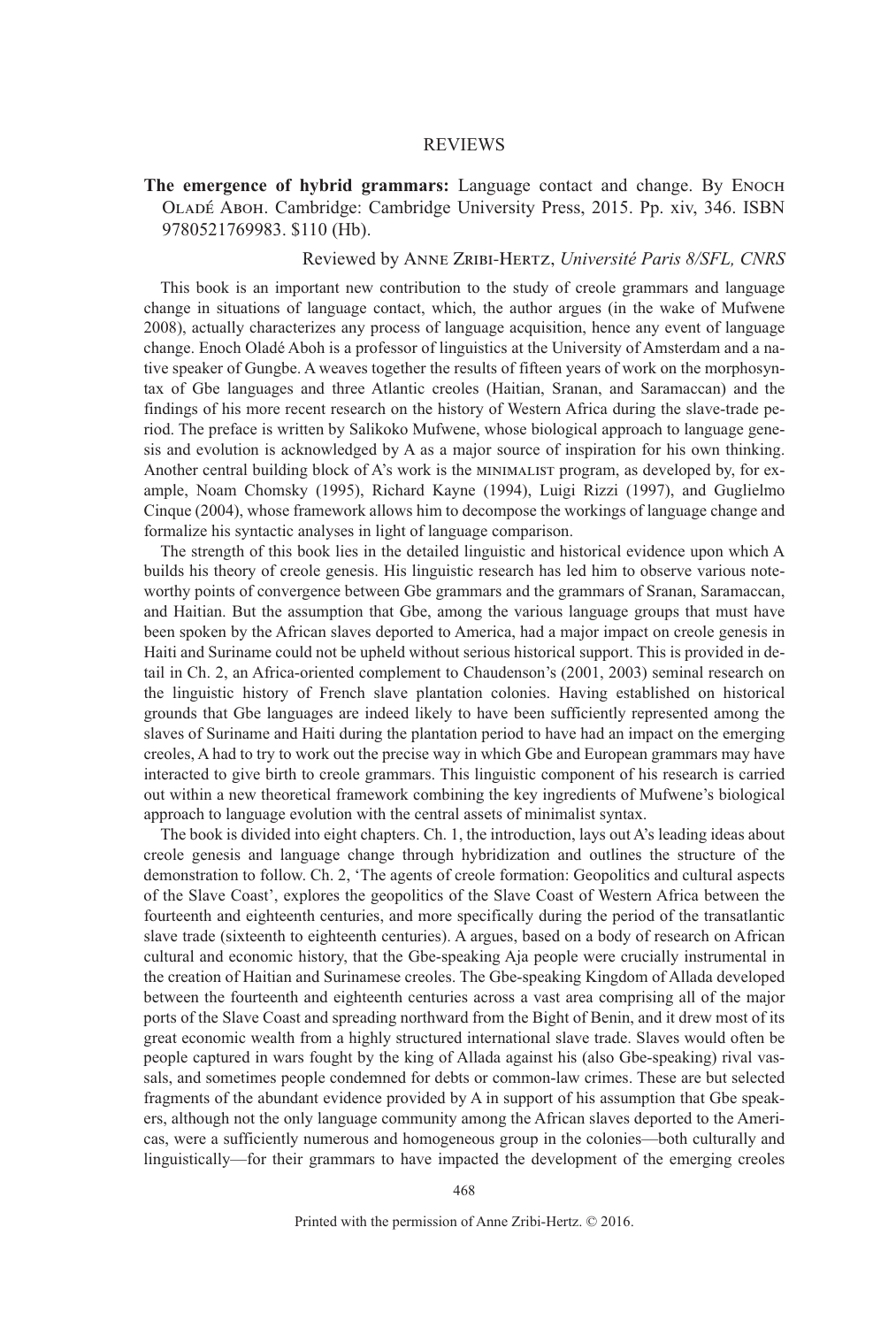#### REVIEWS 469

during the linguistically crucial plantation phase. This assumption clearly runs against the common view that the African languages present in the slave colonies were too many and diverse to allow intercommunication, and therefore ceased to be used from the beginning.

Ch. 3, 'The emergence of creoles: A review of some current hypotheses', provides some new conceptual and empirical counterevidence to the four main available theories of creole genesis, which I do not review here for lack of space: Robert Chaudenson's (2001, 2003) so-called 'superstrativist' approach, Claire Lefebvre's (1998) relexification theory, Derek Bickerton's (1981) bioprogram theory, and Ingo Plag's (2008a,b, 2009a,b) interlanguage theory. The common denominator in the four theories under scrutiny is the idea—discussed throughout this book—that creoles resulted from the slaves' deficient or incomplete second language acquisition, due to their specific external conditions (a linguistically heterogeneous slave population and restricted access to the European language). Having convincingly shown that this vision of things cannot be upheld,Amoves on to propose an alternative theory of creole genesis and language change in general.

In Ch. 4, 'Competition and selection', the author presents his own view of creole genesis based on Mufwene's biological theory of language evolution, which assumes that language change always arises from language learners recombining features drawn from the linguistic feature pool provided by the idiolectal varieties of their environment. Under this view, any language change occurs in a language contact situation and involves the recombination of properties originating from different idiolects, hence hybridization, but the hybrid character of the resulting language variety is all the more perceptible when the recombined properties come from typologically and/or genetically diverse sources—as is the case for creole languages. With this general framework in mind, and in light of both the historical data presented in Ch. 2 and his linguistic analysis of creole grammars, A revisits current assumptions about the likely content of the linguistic feature pool of the slave plantation colonies, arguing that it must have comprised (i) a European koine (combining nonstandard idiolectal features of the lexifier language), (ii) an African koine (combining features from the various African languages spoken on the plantations, with Gbe standing out as a salient language group), and (iii) a new plantation contact variety (the emerging creole) resulting from mutual language learning between the speakers of (i) and (ii). Here is a small sample of A's documented claims: African languages were indeed spoken on the plantations; many inhabitants of the colonies must have been  $(i)/(ii)$ -bilinguals; the contact language—creole—was spoken (hence 'created') not only by the slaves (as classically assumed), but also by the European masters for their own purposes (better management, religious indoctrination, etc.).

Athen proceedsto build up a formal linguistic model of language change combining Mufwene's competition-and-selection theory with a minimalist approach focusing on I-languages, rather than E-languages. From an I-language (mental internal grammar) viewpoint, a new (idiolectal) grammar emerges through the creation of new lexical or functional items, each of which is made up of three sets of features—phonological, morphosyntactic, and semantic. A crucial idea is that the feature-recombination process leading to language change may affect these three types of features independently—thus a Saramaccan verb may combine phonological features from both English and Gbe, morphosyntactic features from English, and semantic features from Gbe. Another important idea is that some components of grammar are more vulnerable to feature recombination typically those involving interfaces such as the determiner and complementizer systems linking phrase structure to 'discourse'—while other components pertaining to 'core' grammar (e.g. X-bar structure, predication structure) are less vulnerable to change.

Chs. 5 ('The D-system'), 6 ('The emergence of the clause periphery'), and 7 ('The emergence of serial verb constructions') draw material from A's previously published syntactic works on Haitian, Sranan, and Saramaccan in order to bring empirical support to his theory of language change. For each of the three aspects of morphosyntax under scrutiny, the creole grammars appear as new grammars, distinct from both English/French and Gbe. Regarding noun phrases, it is argued that the creoles held on to the specificity feature of Gbe, but used different morphosyntactic strategies to encode it (Gbe-like in Haiti, English-like in Suriname). Regarding the clause periphery, two main topics are discussed in detail: the functional marker *fu* of Sranan and Saramaccan, and the predicate-focus constructions present in the three creoles, whose properties are